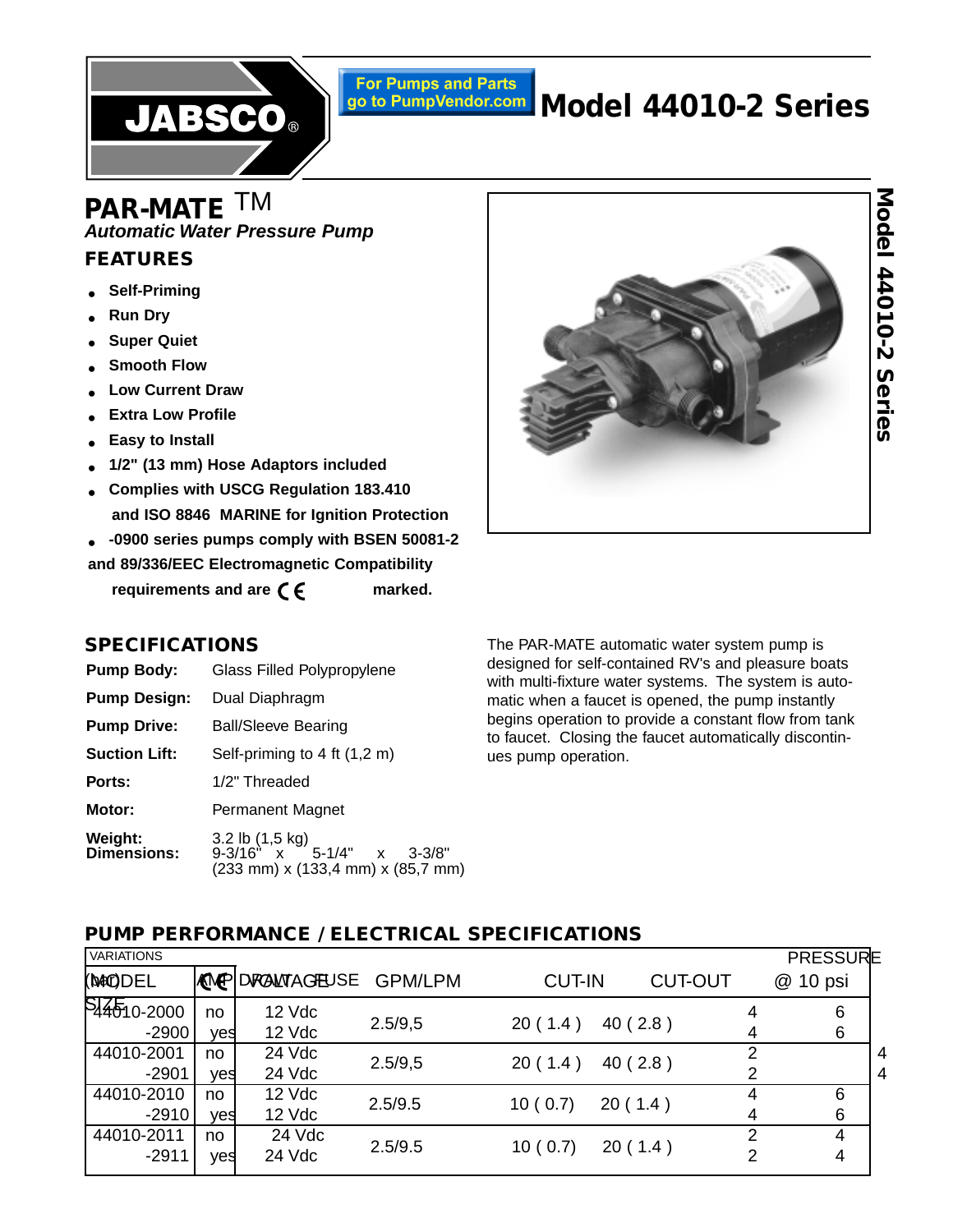# **INSTALLATION**





# **MOUNTING**

The PAR-MATE pump is self-priming and may be located above or below the fresh water tank in a dry location. To vertically mount this unit, it is best to do so with the motor on top. This will prevent water dripping on motor in the event of a leak. **Place pump on a solid surface and secure with the threee mounting screws being careful not to compress the rubber grommets which act as shock absorbers.**

**Flexible portable water hose is recommended instead of rigid piping at pump.** If you choose to use copper, provide a short length of hose between copper pipe and the pump to avoid noise and vibration. Use clamps at both ends of hose to prevent air leaks into the water line. NOTE: Intake hose must be minimum 1/2" (13mm) ID reinforced hose. Main distribution line from pump should also be 1/2" (13mm)ID with branch and individual supply lines to outlet no smaller than 3/8" (10mm). Select two of the port adaptors supplied to match your plumbing system. Do not overtighten adaptors - hand tighten only. A Jabsco "Pumpgard" 36400-0000 in line strainer should be installed between pump and tank to keep debris out of system. Fresh water tank must be vented. The pump inlet and outlet hoses may be wrapped with foam rubber to prevent unnecessary noise from hydraulic vibrators. Avoid any kinks or fittings which could cause excessive restrictions. Remember to periodically clean faucet screens. Water purifiers or filters usually create backpressure and should be on separate feed.



Fire hazard. Wiring must comply with applicable electrical standards and include a properly sized fuse or circuit breaker. Improper wiring can cause a fire resulting in injury or death.

**IF YOU ARE NOT FAMILIAR WITH APPLICABLE ELECTRICAL STANDARDS, HAVE THE UNIT INSTALLED BY A QUALIFIED ELECTRICIAN.**



Explosion hazard. Do not pump gasoline, solvents, thinners or other flammable liquids. To do so can cause an explosion resulting in injury or death.

# **WIRING**

The pump should be wired in a dedicated circuit independent of all other accessories. Connect the bare spade terminal on the pressure switch to an overload protected switch or breaker panel with a breaker (fuse) of the correct amp rating determined from the electrical specification chart. Connect the motor's black wire lead to battery negative.

Select wire size from chart below. Use total length of wire from electrical source to pump and return. Chart allows for 3% volt-**PLUMBING** age drop. If in doubt, use next larger wire size.

| <b>Total length</b><br>in feet | $0 - 20$<br>$(0-6m)$ | 20-35<br>$(6-11m)$   | 35-55<br>$(11-17m)$  |
|--------------------------------|----------------------|----------------------|----------------------|
| 12 Volt                        | #14 AWG              | #12AWG               | #10AWG               |
|                                | $(2.5 \text{ mm}^2)$ | $(4 \text{ mm}^2)$   | $(6 \text{ mm}^2)$   |
| 24 Volt                        | #16 AWG              | #14AWG               | #12AWG               |
|                                | $(1.5 \text{ mm}^2)$ | $(2.5 \text{ mm}^2)$ | (4 mm <sup>2</sup> ) |

After installation, check the voltage at the pump motor. Voltage should be checked when pump is operating. Full voltage must be available at the pump motor at all times.

# **OPERATION**

- 1. Check level of water in tank.
- 2. Open all faucets hot and cold.
- 3. Switch pump to on position and wait for hot water tank
- and water lines to fill.
- 4. Close each faucet as flow becomes steady and free of air (close cold water first). Pump should shut off soon after closing last faucet.

5. Pump is now ready for automatic operation. It will start when faucet is opened and stop when faucet is closed.

6. If pump will be inoperative for a considerable length of

time, turn off power to pump and relieve the water pres sure by opening a faucet.

### A DANGER

**Motor case will get hot. Prolonged contact during operation may cause a burn.**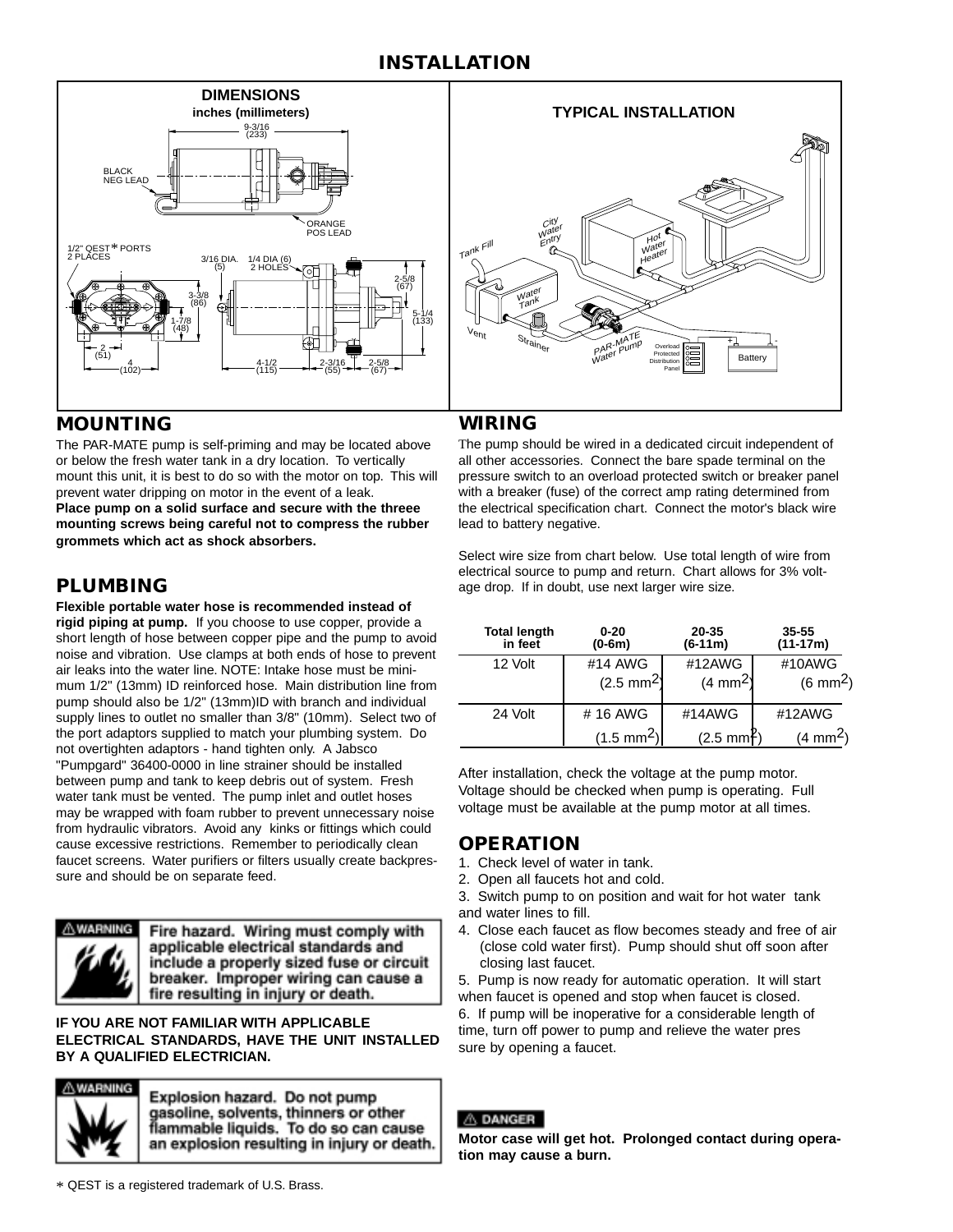

### 1 | Micro Switch | 1 | 18753-0141 2 | Std. Pressure Switch | 1 | 37121-0010 Low Pressure Switch | 1 | 44814-1000\* 3 Body Kit 1 44013-2000<br>4 Valve Kit 1 44038-1000 4 | Valve Kit | 1 | 44038-1000 5 Diaphragm 1 44017-2000 6 | Plate/Piston Kit | 1 | 44032-2000<br>7 | Motor Kit 12 Vdc | 1 | 44043-2012 Motor Kit 12 Vdc 1 Motor Kit 24 Vdc<br>
Hose Adaptor 1 44043-2024 8 | Hose Adaptor | 1 **KEY DESCRIPTION QTY PART NO. DESCRIPTION PART NO.QTY** 1/2" Straight | 43990-0010 | 1 pr. 1/2" 900 Elbow | 43990-0072 | 1 pr. 5\8" Straight  $\begin{array}{|c|c|c|c|c|c|c|c|} \hline \end{array}$  18753-0547 | 1 pr. 5/8" 900 Elbow | 18753-0548 | 1 pr.

 $*$  Low Pressure Switch used on -2010, - 2910, - 2011 and -2911 models.

## **PARTS LIST OPTIONAL PORT ADAPTORS**